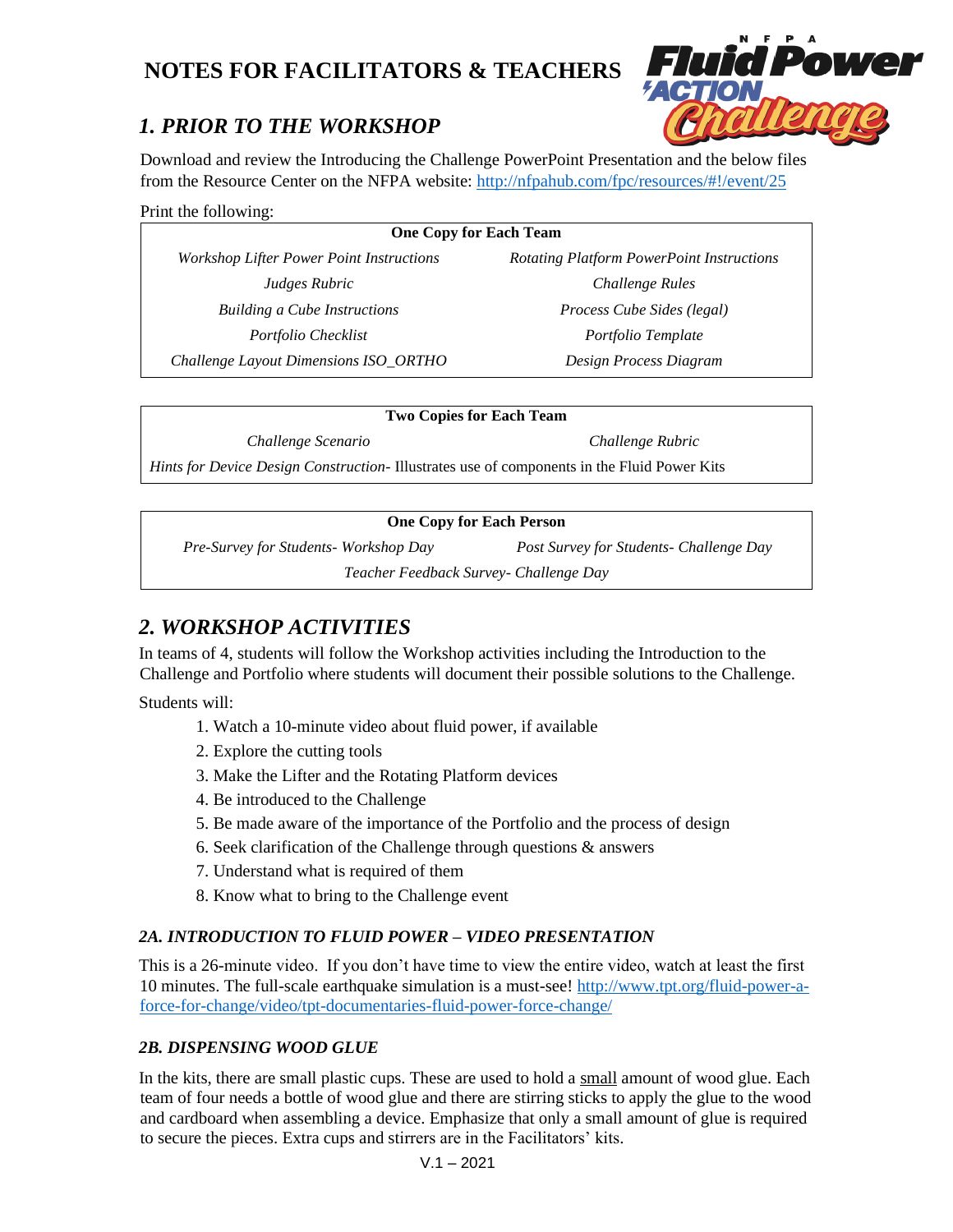#### *2C. POSSIBLE SEQUENCE OF WORKSHOP EVENTS*

If you are a facilitator it is advisable to have the two models pre-made to show how the Lifter and the Rotating Platform work. There is an extra kit of both in the Facilitator's Kit, these kits are precut and drilled. The instructions for building the kits are PowerPoint files. They will display on cellphones, but tablets or computers are best.

#### *2D. INTRODUCING THE USE OF TOOLS*

Demonstrate how to use a saw and miter box safely by cutting two wood strips 4" long using a piece from the Facilitator's Kit. Show how two green cardboard corners secure the wood at 90° using a SMALL amount of wood glue. The sheet from which gusset corners are cut can be used as a 90° template. It's best to have this sample cut and glued prior to the workshop.

#### Optional Introductory Activity

Ask each pair of students (2 per team) to make a square with external dimensions of 4" using one long piece taken from their Workshop Kit box. Do not tell the students how to do it, let them make mistakes and discover that the thickness of the wood matters.

There are three ways to make the square: using  $(2 \text{ X } 4)$  +  $(2 \text{ X } 3\frac{1}{4})$  or  $(4 \text{ X } 3\frac{5}{8})$  or  $(4 \text{ X } 4)$ <sup>\*</sup> (long side) using 45-degree miter cuts), demonstrating that there are different ways of assembling the same thing.

The two 4" squares can be combined to create a cube with the addition of four  $3\frac{1}{4}$ " pieces and then covered with the *Process Cube Sides.* The sides will identify the six main steps of a *Design Process*. The cubes can also be used in the construction of the Workshop Lifter.

Demonstrate how to drill a hole in the plunger of a 20ml syringe using the miter box. It is best to have 2 pairs of hands available for this operation. This demonstration is for when students explore prototypes and need to attach syringes as actuators.

# *2E. BUILDING THE WORKSHOP DEVICES*

Draw attention to the *Workshop Lifter* and *Rotating Platform PowerPoint instructions*. Have students open the Workshop Kit and pull out the Lifter and Rotating Platform Kits. The box will contain additional materials (wood, dowel and bags of parts) for later use.

Notice that the parts are cut to size and drilled where needed and that the axle holders (white) are pre-cut and hole-punched in the Lifter Kit and one of the syringes is pre-drilled in both kits. The Lifter comes together after a fair amount of construction. The Rotating Platform is less "glamorous" than the Lifter and is easier to make.

Both models demonstrate important techniques. The plunger can be used for linear movement directly, but where linear-to-rotary movement is required, the syringe must pivot or turn – hence, the syringe platforms. This is important as undue stress, particularly twisting force, or torque, will apply sufficient pressure to the clip for it to tear away from wood. There are two types of clips – gray (with larger sticky pad) and white. Both the white clips and the gray clips are included in the Workshop and the Challenge kits and there are extra of each in the Facilitators' Kits.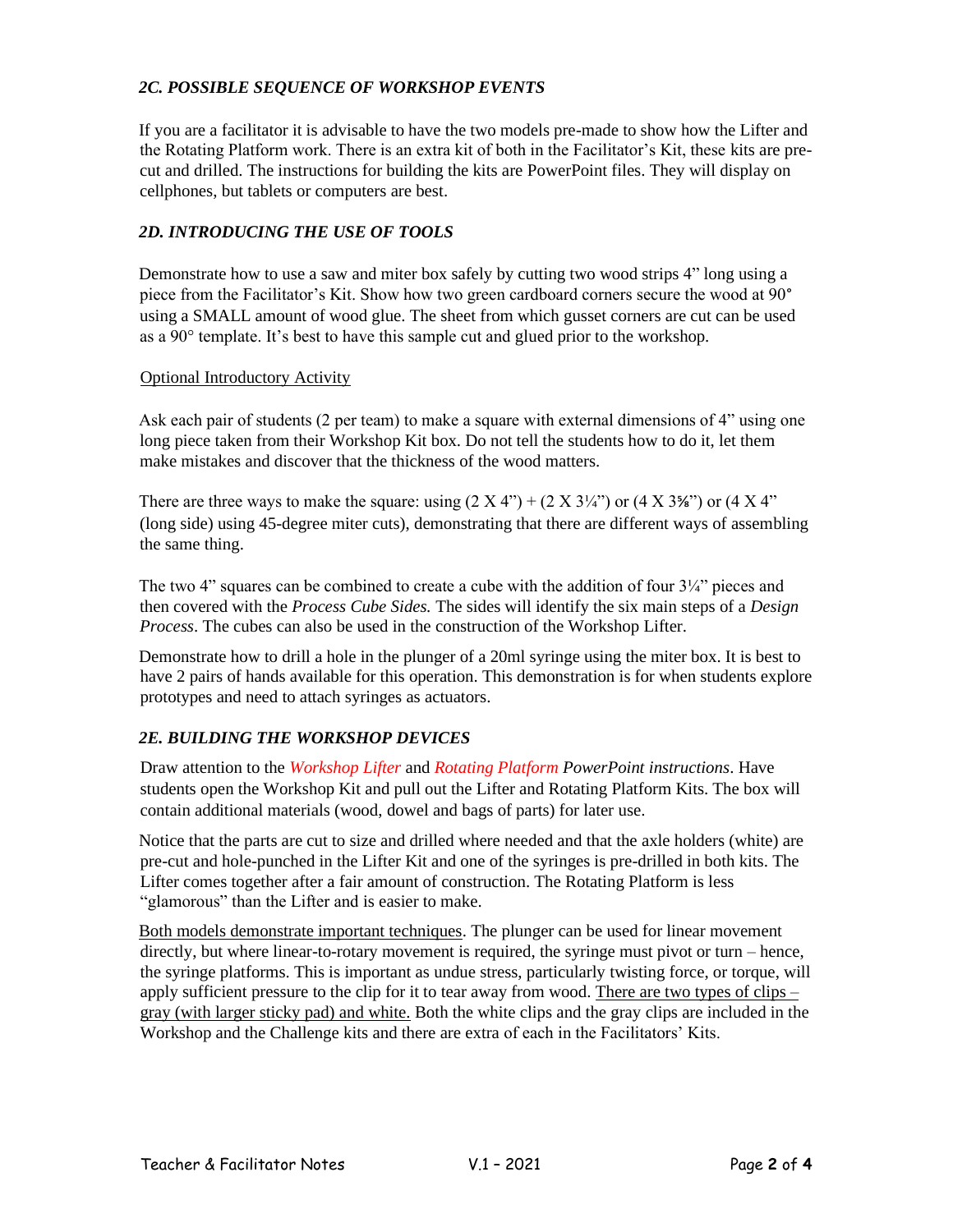### *2F. INTRODUCING THE CHALLENGE SCENARIO:*

Next, students will be introduced to the Challenge. They will explore possible solutions and investigate them by designing and making sub-systems that perform specific functions, e.g. a mechanism for picking up the object, a mechanism for achieving the required rotation, etc. Teams will combine the sub-systems to make a prototype device and record their work in a portfolio following the instructions found in the *Portfolio Checklist* and *Portfolio Template*. Workshop facilitators should refer to the Challenge Layout Board and the *Introducing the Challenge PPT and the Fluid Power Fundamentals.*

Once all this material has been distributed:

- 1. Read through the *Challenge Scenario* and show the *Layout Board* to the students. Refer to 3A. All movements of the device MUST be controlled using fluid power*.*
- 2. Go over the *Challenge Rules,* emphasizing safety requirements.
- 3. Go through the *Challenge Scenario* paragraph-by-paragraph, accepting questions. Typical questions are "What happens if the object is dropped or falls over outside the boundary of the destination area?" or "Can we clamp our device to the footprint wall?"
- 4. Go through the *Challenge Rubric* and tell the students how their efforts will be graded.
- 5. Stress the importance of the portfolio and refer to the *Portfolio Checklist*, *Portfolio Template* and the *Iso-Ortho Diagram.*
- 6. Emphasize the need to explore different designs! Usually the first idea is **not** the best!
- 7. Draw attention to the *Hints for Device Design Construction* file. This document describes how the components of the kit go together and ideas for lifting, turning and grabbing.

#### *Make students aware of the importance of the Design Process and the Design Portfolio that they will use to document it*

The following chart explains the Design Process. It includes the text from the *Design Process Cube Sides*.



# *2G. USING THE JUDGES RUBRIC TO EVALUATE THE TEAMS:*

Judges frequently comment that teams do not maximize their scores in the portfolio because they do not read what is required from the rubric.

The detailed *Judges Rubric* specifies exactly how to score the most points in the portfolio. For example, in the "Rationale used to decide on the type of fluid power used and where to place the piston-syringes" section, the rubric clearly indicates that to score the maximum number of points certain terms, written in coherent sentences, need to be written in the portfolio: